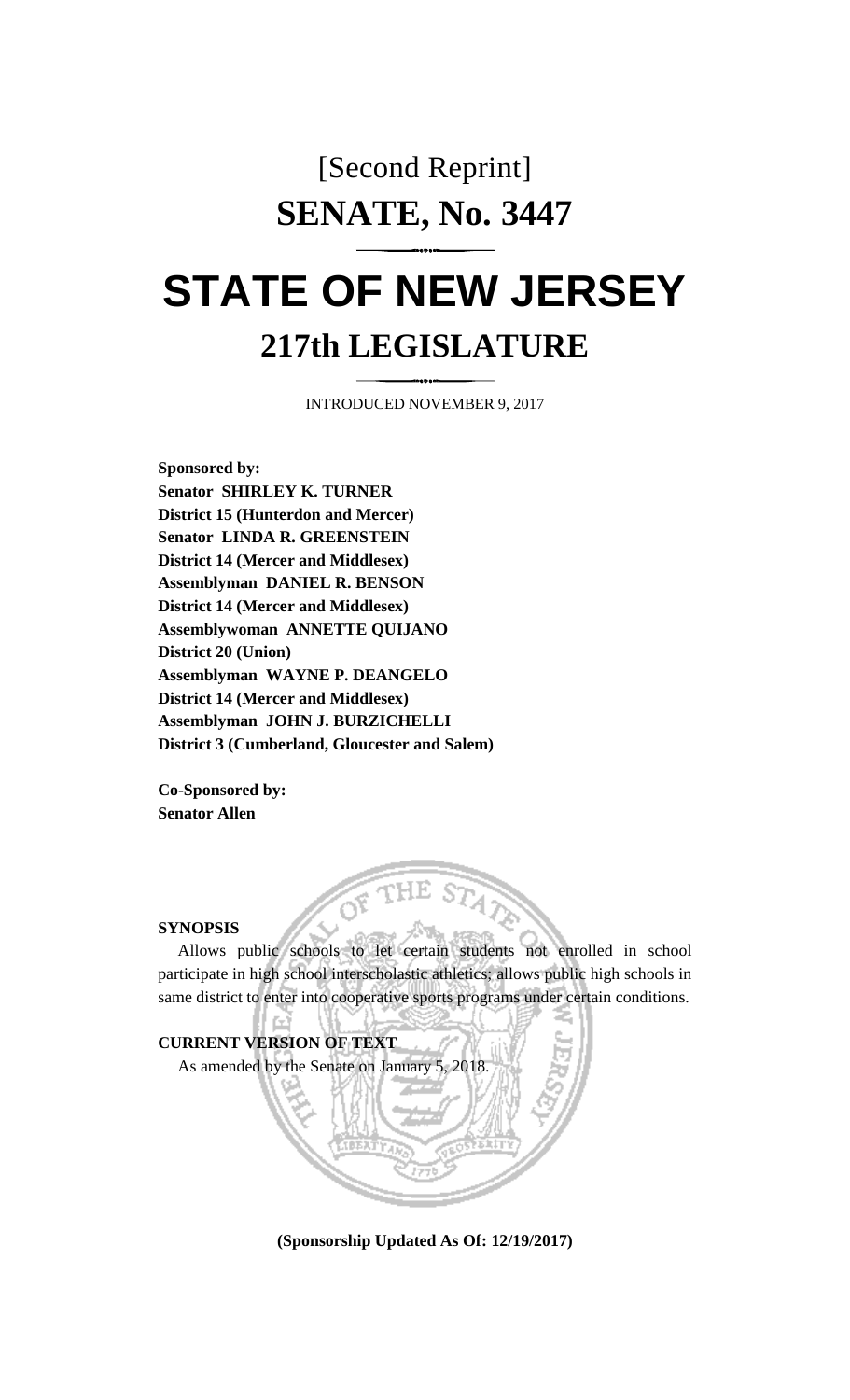### **S3447** [2R] TURNER, GREENSTEIN

**AN ACT** concerning **<sup>1</sup> [**certain Statewide**] 1** interscholastic sports programs and supplementing chapter 11 of Title 18A of the New Jersey Statutes. 

 **BE IT ENACTED** *by the Senate and General Assembly of the State of New Jersey:*

8 1. The New Jersey State Interscholastic Athletic Association shall allow public high schools in the same school district to enter into a cooperative sports program for any sport at the varsity level, regardless of the member schools' Group classification, if either of the schools demonstrates an inability to field a team at the varsity level due to: a decline in interest or participation in the sport at one of the schools that impacts the ability of that school to safely field a team; or budgetary constraints which force the elimination of certain sports programs at one of the schools.

18 <sup>1</sup>2. a. A board of education <sup>2</sup>, other than a board of education of 19 a county vocational school district, shall may<sup>2</sup> permit a student who attends a nonpublic school and who meets the eligibility requirements 21 for student athletes established by the New Jersey State Interscholastic Athletic Association to try out for, and participate in, a school-23 sponsored <sup>2</sup> high school<sup>2</sup> interscholastic athletics team or squad in the student's district of residence in accordance with the same criteria 25 established for students enrolled in the district if <sup>2</sup>the district is unable to field a team or squad due to a decline in interest or participation in the sport that impacts the ability of the district to safely field a team or squad and**<sup>2</sup>** the nonpublic school does not sponsor **<sup>2</sup> [**an**]** a high 29 school<sup>2</sup> interscholastic sports team or squad in the sport in which the student wishes to participate. Any controversy concerning a student's compliance with the eligibility requirements for student-athletes established by the New Jersey State Interscholastic Athletic Association shall be adjudicated by the association in accordance with its constitution and by-laws. A student who attends a nonpublic school who wishes to compete on an interscholastic sports team or squad in his resident district shall: (1) provide proof that he resides in the district; and

 (2) meet the sports participation requirements established by the school district for students enrolled in the district such as physical examinations, insurance, age, academic, and other requirements. A nonpublic school student shall comply with the same standards of behavior, responsibilities, and performance as all other members of the

43 team or squad.

**EXPLANATION – Matter enclosed in bold-faced brackets [thus] in the above bill is not enacted and is intended to be omitted in the law.**

**Matter underlined thus is new matter.**

**Matter enclosed in superscript numerals has been adopted as follows: Senate floor amendments adopted December 18, 2017.**

**Senate floor amendments adopted January 5, 2018.**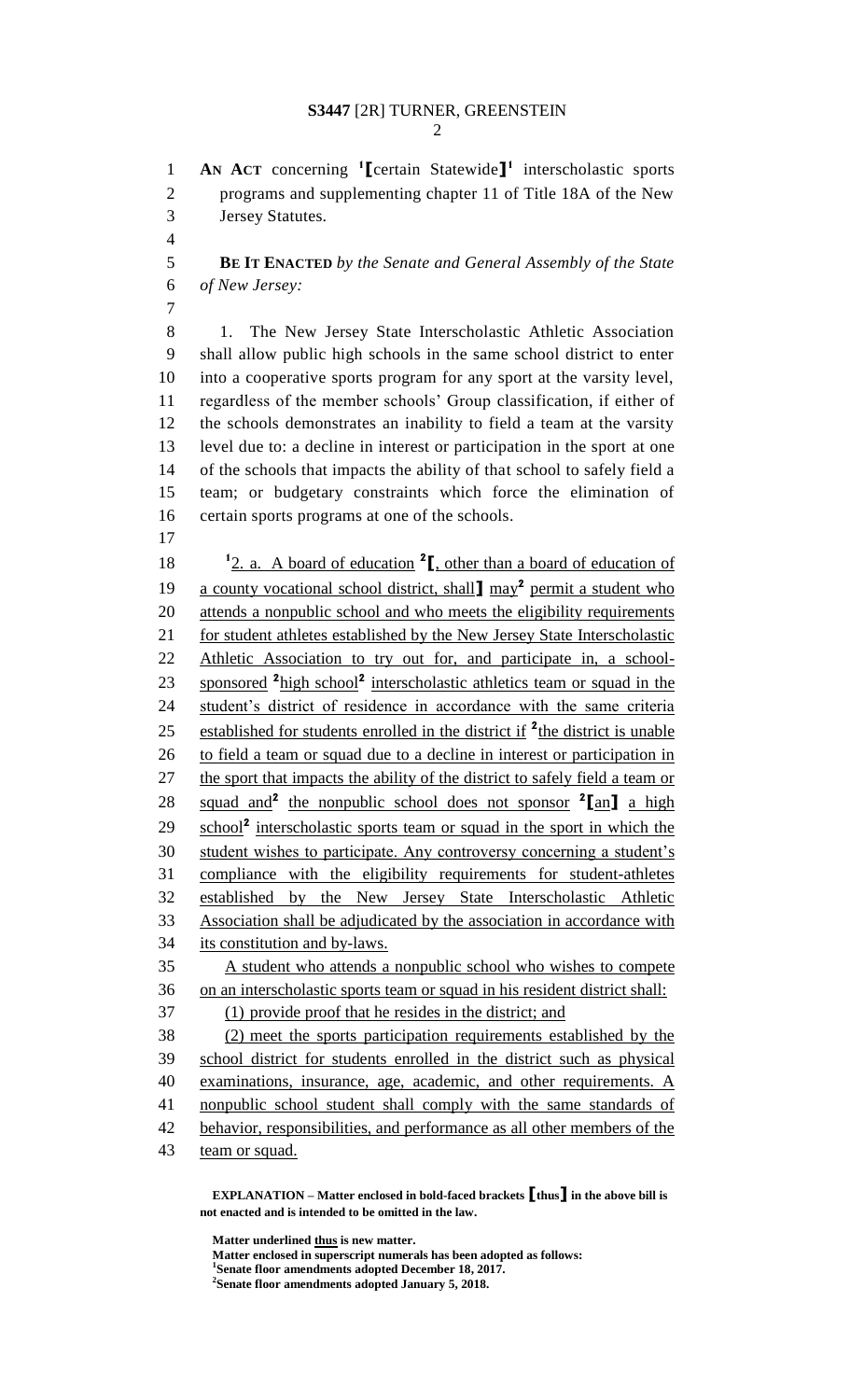1 b. A student who withdraws from a school district to enroll in a 2 nonpublic school and who is ineligible to participate in interscholastic athletics at the time of withdrawal from the school district due to his 4 failure to meet academic, behavioral, or eligibility standards, shall be ineligible to compete in interscholastic athletic competition in accordance with the rules of the New Jersey State Interscholastic Athletic Association.**<sup>1</sup>** <sup>2</sup> **2 2 2 E A** board of education may charge a student who participates in a school-sponsored high school interscholastic athletics team or squad pursuant to this section, other than a student with financial hardship, a fee no greater than the actual cost per pupil of participating in the sport. In determining financial hardship the criteria shall be the same as the Statewide eligibility standards established by the State Board of Education for free and reduced price meals under the State school lunch program.**<sup>2</sup>** 17 <sup>1</sup>3. a. A board of education <sup>2</sup><sub>L</sub>, other than a board of education of 18 a county vocational school district, shall may<sup>2</sup> permit a student who receives equivalent instruction elsewhere than at school pursuant to N.J.S.18A:38-25 and who meets the eligibility requirements for 21 student athletes established by the New Jersey State Interscholastic 22 Athletic Association to try out for, and participate in,  $a^2 \hat{a}^2$  school-23 sponsored <sup>2</sup> high school<sup>2</sup> interscholastic athletics <sup>2</sup> team or squad<sup>2</sup> in 24 the student's district of residence in accordance with the same criteria 25 established for students enrolled in the district <sup>2</sup> if the district is unable 26 to field a team or squad due to a decline in interest or participation in 27 the sport that impacts the ability of the district to safely field a team or 28 squad<sup>2</sup>. Any controversy concerning a student's compliance with the eligibility requirements for student-athletes established by the New Jersey State Interscholastic Athletic Association shall be adjudicated by the association in accordance with its constitution and by-laws. A student who receives such instruction who wishes to compete on an interscholastic sports team or squad in his resident district shall: (1) provide proof that he resides in the district; (2) meet the sports participation requirements established by the school district for students enrolled in the district such as physical examinations, insurance, age, academic, and other requirements. The student shall comply with the same standards of behavior, responsibilities, and performance as all other members of the team or squad; and (3) demonstrate to the board of education that he is receiving an academically equivalent education compared to students enrolled in 43 the school district and that he is academically qualified to participate. 44 b. A student who withdraws from a public school to receive an equivalent instructional program elsewhere than at school and who is ineligible to participate in interscholastic athletics at the time of 47 withdrawal from the public school due to his failure to meet academic,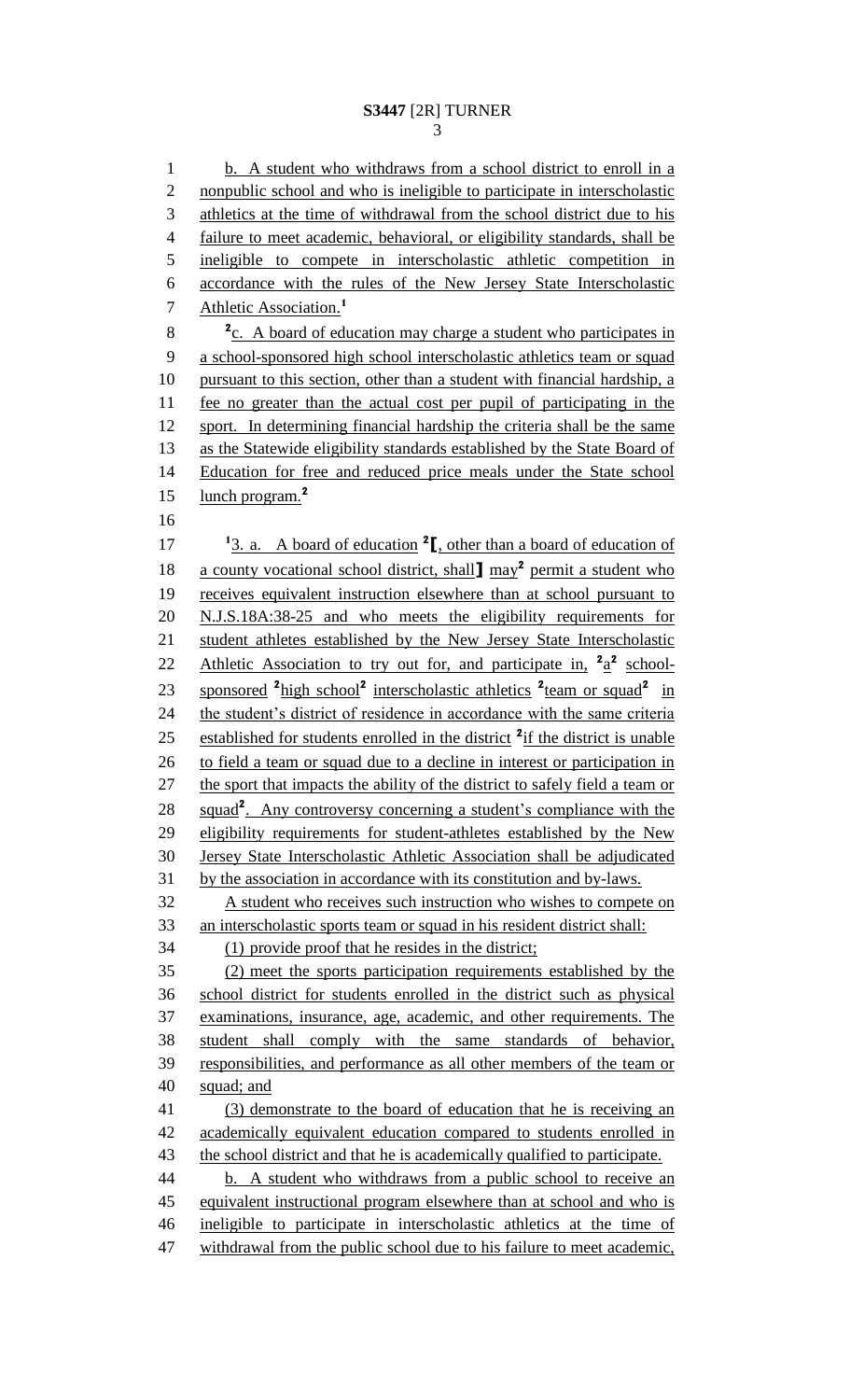1 behavioral, or eligibility standards, shall be ineligible to compete in 2 interscholastic athletic competition in accordance with the rules of the New Jersey State Interscholastic Athletic Association. <sup>2</sup> A board of education may charge a student who participates in a school-sponsored high school interscholastic athletics team or squad pursuant to this section, other than a student with financial hardship, a fee no greater than the actual cost per pupil of participating in the sport. In determining financial hardship the criteria shall be the same as the Statewide eligibility standards established by the State Board of Education for free and reduced price meals under the State school lunch program. 12 d.<sup>2</sup> The Department of Education shall develop guidelines for school districts in making a determination in regard to the demonstration required pursuant to paragraph (3) of subsection a. of this section for only the purposes of eligibility to compete on an interscholastic sports team or squad.**<sup>1</sup>**  $\frac{1}{4}$  a. A board of education  $\binom{2}{1}$ , other than a board of education of 19 a county vocational school district, shall may<sup>2</sup> permit a student who attends a charter school and who meets the eligibility requirements for student athletes established by the New Jersey State Interscholastic Athletic Association to try out for, and participate in, a school-23 sponsored <sup>2</sup> high school<sup>2</sup> interscholastic athletics team or squad in the student's district of residence in accordance with the same criteria 25 established for students enrolled in the district if <sup>2</sup>the district is unable to field a team or squad due to a decline in interest or participation in 27 the sport that impacts the ability of the district to safely field a team or squad and**<sup>2</sup>** the charter school does not sponsor **<sup>2</sup> [**an**]** a high school**<sup>2</sup>** interscholastic sports team or squad in the sport in which the student wishes to participate. Any controversy concerning a student's compliance with the eligibility requirements for student-athletes established by the New Jersey State Interscholastic Athletic Association shall be adjudicated by the association in accordance with its constitution and by-laws. A student who attends a charter school who wishes to compete on an interscholastic sports team or squad in his resident district shall: (1) provide proof that he resides in the district; and (2) meet the sports participation requirements established by the school district for students enrolled in the district such as physical examinations, insurance, age, academic, and other requirements. A charter school student shall comply with the same standards of 42 behavior, responsibilities, and performance as all other members of the 43 team or squad. 44 b. A student who withdraws from a school district to enroll in a charter school and who is ineligible to participate in interscholastic athletics at the time of withdrawal from the school district due to his 47 failure to meet academic, behavioral, or eligibility standards, shall be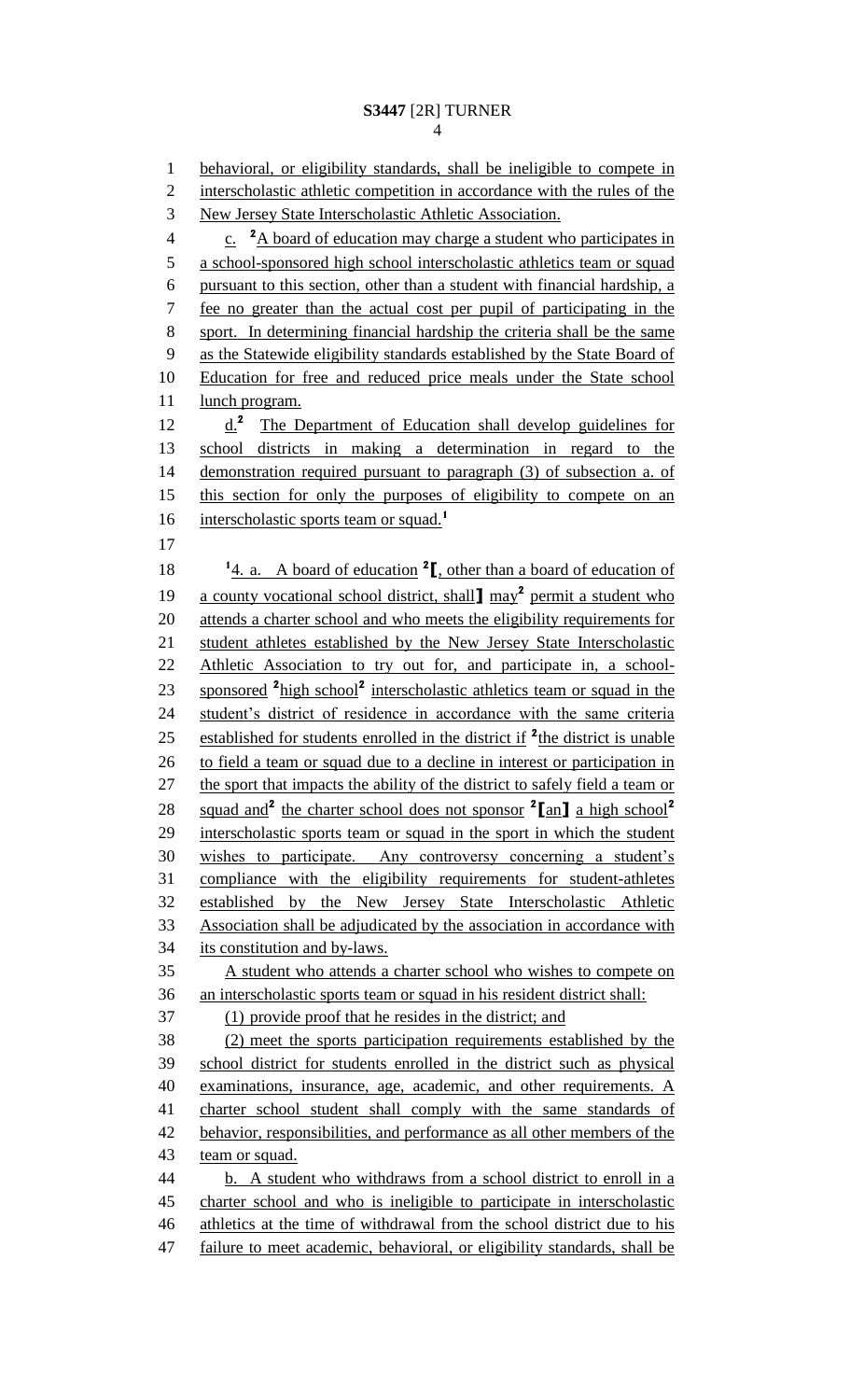1 ineligible to compete in interscholastic athletic competition in 2 accordance with the rules of the New Jersey State Interscholastic Athletic Association.**<sup>1</sup>** 3 <sup>2</sup> c. A board of education may charge a student who participates in 5 a school-sponsored high school interscholastic athletics team or squad 6 pursuant to this section, other than a student with financial hardship, a 7 fee no greater than the actual cost per pupil of participating in the 8 sport. In determining financial hardship the criteria shall be the same 9 as the Statewide eligibility standards established by the State Board of 10 Education for free and reduced price meals under the State school lunch program.**<sup>2</sup>** 11 12 13 <sup>1</sup> <sup>1</sup> <sup>1</sup> <sup>1</sup> <sup>1</sup> **5.** a. A board of trustees of a charter school <sup>2</sup> [shall ] may<sup>2</sup> permit 14 **a** student who attends a public school that is not a charter school <sup>2</sup> [or a 15 school of a county vocational school district<sup>1</sup>, and who resides in the 16 charter school's district of residence, and who meets the eligibility 17 requirements for student athletes established by the New Jersey State 18 Interscholastic Athletic Association to try out for, and participate in, a 19 charter school-sponsored <sup>2</sup> high school<sup>2</sup> interscholastic athletics team 20 or squad in accordance with the same criteria established for a student 21 enrolled in the charter school if <sup>2</sup>the charter school is unable to field a 22 team or squad due to a decline in interest or participation in the sport 23 that impacts the ability of the charter school to safely field a team or 24 squad and<sup>2</sup> the public school that is not a charter school <sup>2</sup> [or a school 25 of a county vocational school district<sup>1</sup> does not sponsor<sup>2</sup> [an] a high 26 school<sup>2</sup> interscholastic sports team or squad in the sport in which the 27 student wishes to participate. Any controversy concerning a student's 28 compliance with the eligibility requirements for student-athletes 29 established by the New Jersey State Interscholastic Athletic 30 Association shall be adjudicated by the association in accordance with 31 its constitution and by-laws. 32 A student who attends a public school that is not a charter school **2I** or a school of a county vocational school district **]**<sup>2</sup> who wishes to 34 compete on a charter school interscholastic sports team or squad shall: 35 (1) provide proof that he resides in the charter school district of 36 residence; and 37 (2) meet the sports participation requirements established by the 38 charter school for students enrolled in the charter school such as 39 physical examinations, insurance, age, academic, and other 40 requirements. The student shall comply with the same standards of 41 behavior, responsibilities, and performance as all other members of the 42 team or squad. 43 b. A student who withdraws from a charter school to enroll in a public school that is not a charter school **<sup>2</sup>** 44 **[**or a school of a county 45 vocational school district<sup>2</sup> and who is ineligible to participate in 46 interscholastic athletics at the time of withdrawal from the charter 47 school due to his failure to meet academic, behavioral, or eligibility